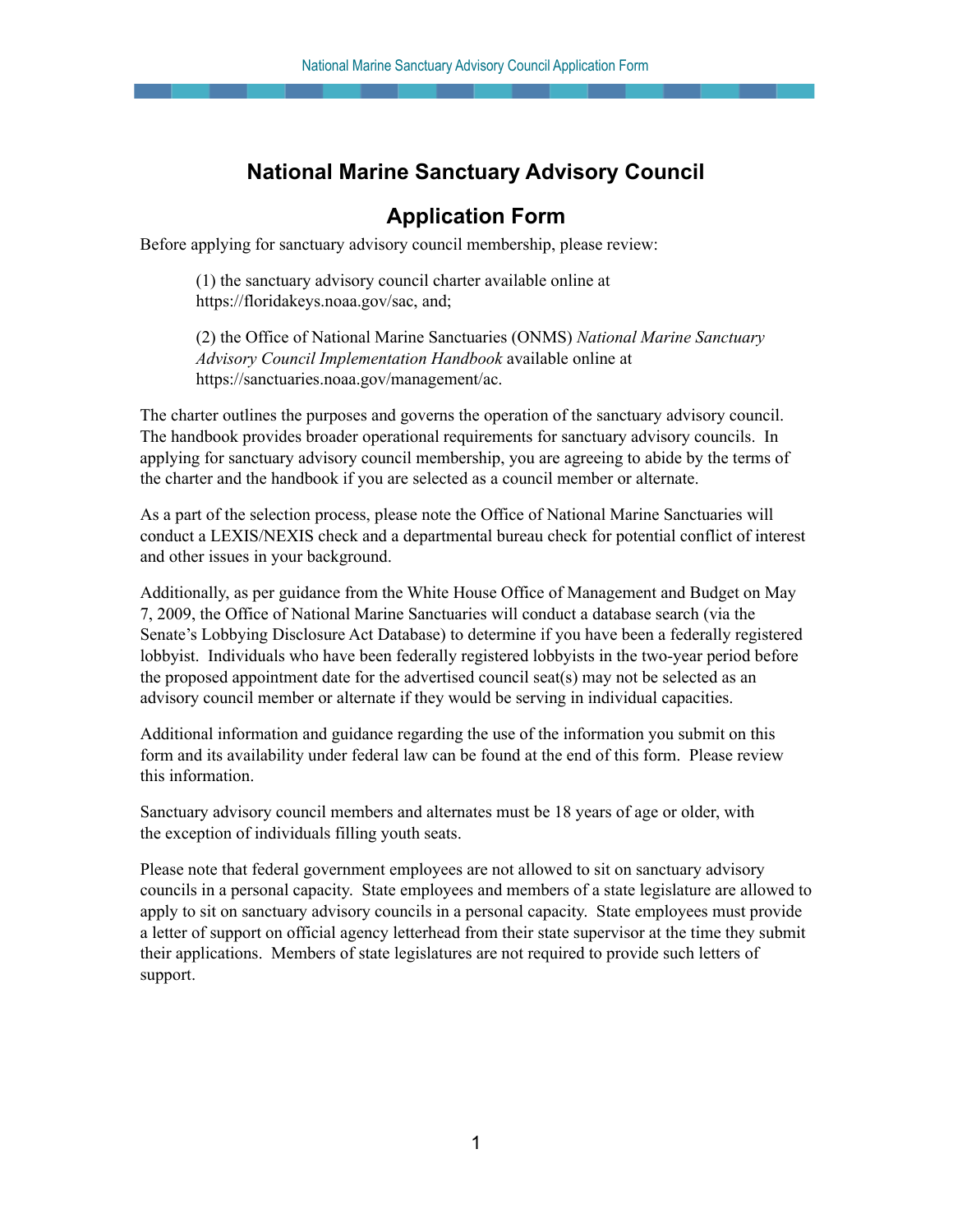Please indicate which advertised seat(s) (e.g., Research, Education) and position(s) (i.e., council member or alternate) you are applying for, provide your contact information, and respond to the questions below. The Office of National Marine Sanctuaries may consider applicants for seats and positions for which they have not applied if the Office of National Marine Sanctuaries believes they are qualified for that seat and are willing to serve in it.

 The application deadline is **February 18, 2022**. Please return all pages of your completed sanctuary advisory council application form, and any attached statements or documents, to  **Elizabeth Trueblood by secure email to [Elizabeth.Trueblood@noaa.gov](mailto:Elizabeth.Trueblood@noaa.gov) or by mail to 95230 Overseas Hwy, Key Largo, FL 33037.**

**Date**: \_\_\_\_\_\_\_\_\_\_\_\_\_\_\_\_\_\_

First Name<sup>\*</sup>: **Middle Last** 

\* Please include full first, middle and last names.

## **Position(s)/Seat(s) applying for**:

- \_\_\_\_\_ Citizen at Large: Middle Keys (alternate)
- Conservation and Environment, Seat 2 of 2 (member)
- \_\_\_\_\_ Conservation and Environment, Seat 2 of 2 (alternate)
- Education and Outreach (alternate)
- Fishing Charter Flats (alternate)
- Fishing Commercial, Shell/Scale (member)
- Fishing Commercial, Shell/Scale (alternate)
- South Florida Ecosystem Restoration (member)
- South Florida Ecosystem Restoration (alternate)
- Submerged Cultural Resources (primary)
- \_\_\_\_\_ Submerged Cultural Resources (alternate)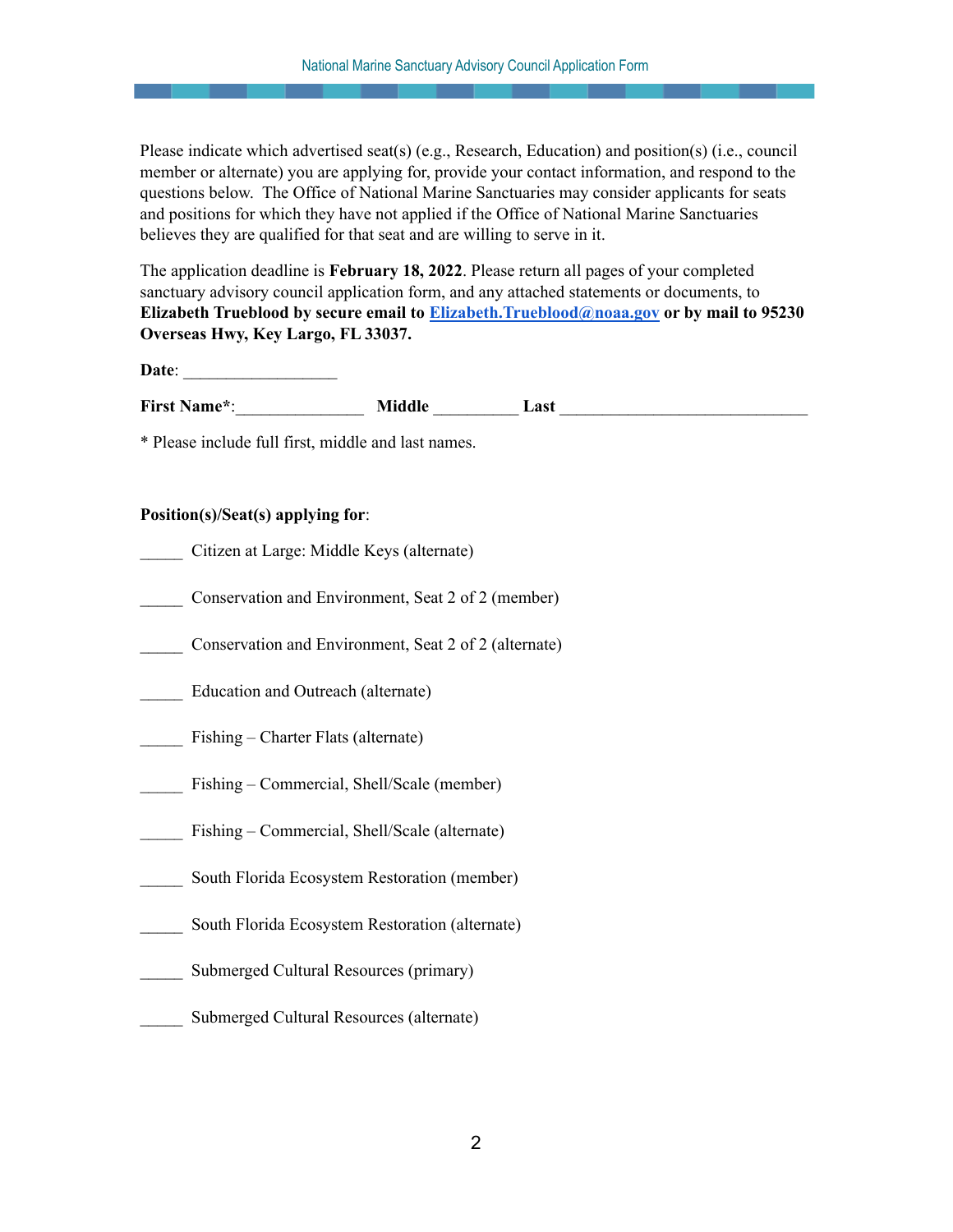| Tourism: Upper Keys (member)<br>$\frac{1}{2}$<br>Tourism: Upper Keys (alternate)<br>Tourism: Lower Keys (alternate)                                                                                                           |  |  |
|-------------------------------------------------------------------------------------------------------------------------------------------------------------------------------------------------------------------------------|--|--|
|                                                                                                                                                                                                                               |  |  |
| <b>Home Address</b>                                                                                                                                                                                                           |  |  |
| Address 1:                                                                                                                                                                                                                    |  |  |
| Address 2:                                                                                                                                                                                                                    |  |  |
| City: City: City: City: City: City: City: City: City: City: City: City: City: City: City: City: City: City: City: City: City: City: City: City: City: City: City: City: City: City: City: City: City: City: City: City: City: |  |  |
| Home Phone: Cell Phone: Cell Phone:                                                                                                                                                                                           |  |  |
|                                                                                                                                                                                                                               |  |  |
| <b>Work Address</b>                                                                                                                                                                                                           |  |  |
|                                                                                                                                                                                                                               |  |  |
|                                                                                                                                                                                                                               |  |  |
| Address 2:                                                                                                                                                                                                                    |  |  |
| City: City: City: City: City: City: City: City: City: City: City: City: City: City: City: City: City: City: City: City: City: City: City: City: City: City: City: City: City: City: City: City: City: City: City: City: City: |  |  |
| Work Phone: Work Cell: Work Cell:                                                                                                                                                                                             |  |  |
|                                                                                                                                                                                                                               |  |  |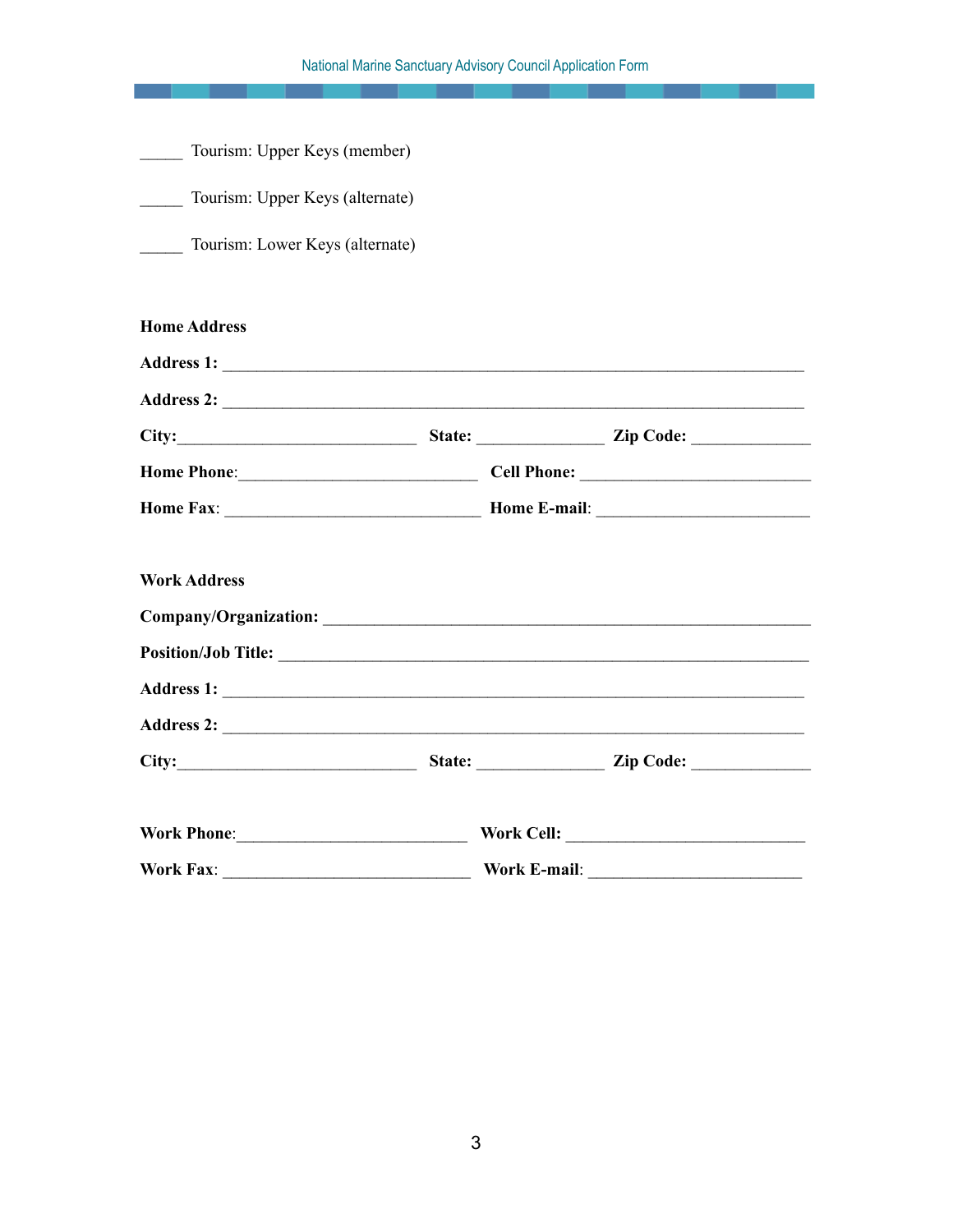Please answer all of the questions below thoroughly and in numerical order. Answers should appear on a separate attached document with each answer clearly marked with the corresponding question number.

- 1. Why are you interested in serving on the sanctuary advisory council?
- 2. Explain your views regarding the protection and management of marine or Great Lake resources, including natural (fish, coral reefs, etc.), historic or cultural resources.
- 3. Describe your formal community and professional affiliations and employment. In particular, highlight how your particular expertise and experience relate to the goals and uses of the sanctuary and the seat(s) for which you are applying. Be sure to include qualifications that you have or other information that you think would be relevant and beneficial to the advisory council.
- 4. Describe what you think is the role of the council, and how you will work to best support the sanctuary as a sanctuary advisory council member or alternate.
- 5. Explain how you will coordinate with, consult with, and inform the members of the constituency you will represent, if appointed.
- 6. How much time do you have and are you willing to give to participate in sanctuary advisory council activities (e.g., meetings, constituent outreach, retreats, chairing or participating on a subcommittee or working group, and reviewing written materials)?
- 7. How long have you lived in the community or area affected by the sanctuary? Please address whether you are a year-round or seasonal resident of the area.
- 8. Have you attended previous sanctuary advisory council meetings or sanctuary advisory council working group meetings? If so, please describe your past attendance and participation.

 Per the instructions on page 1, state employees must provide a letter of support on official agency letterhead from their state supervisor at the time they submit their applications. If you are a state employee (except members of state legislatures), please ensure your state supervisor's letter is included with this application. Members of state legislatures are not required to submit such letters.

 Information obtained through this application process will be used to determine the qualifications of the applicant for membership on the sanctuary advisory council. The Office of National Marine Sanctuaries intends affirmatively to disclose the applications only to Department of Commerce/National Oceanic and Atmospheric Administration staff and other members of the applicant review panel. However, the Office of National Marine Sanctuaries may be required to disclose the applications in response to a court order, a congressional request, or a request from the public under the Freedom of Information Act (FOIA).